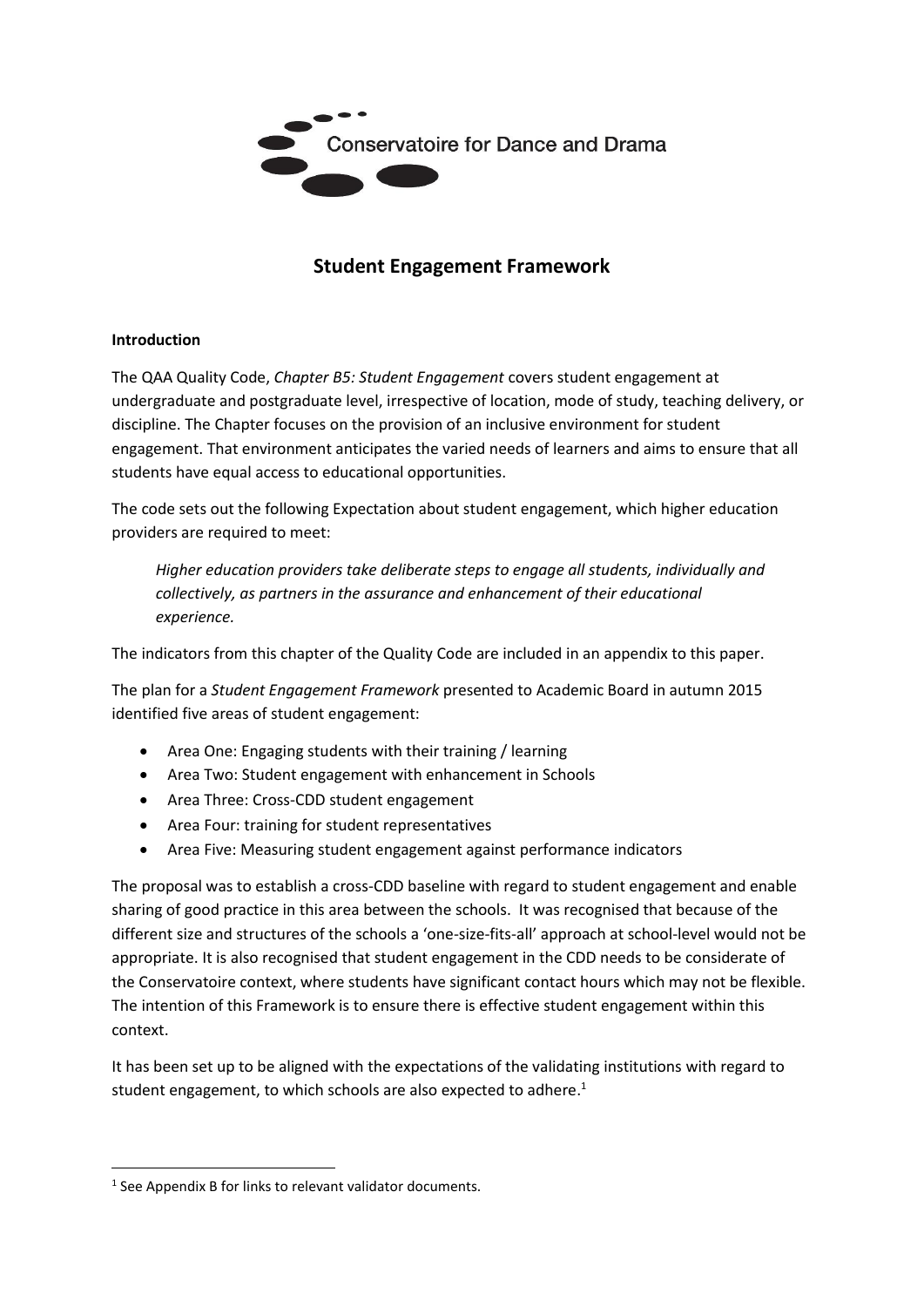The draft *Framework* document which is attached is intended when complete to set out the common principles for student engagement, baselines for school-level representation, and arrangements for cross-CDD representation.

Since the initial approval of the plan for a *Framework,* a large amount of work has been undertaken in Area Three, leading to the development of the Student Advisory Committee. Area Three of the *Framework* includes a summary of the approach which has been developed in this area.

The draft Framework has been circulated to schools and discussed at CLB. Subject to feedback received from Academic Board, the proposal is for there to be an extensive period for consultation with students through schools and the Student Advisory Committee ahead of final approval of the Framework at the June meeting of the Board. Following this, good practice and areas for enhancement can be shared through the Student Engagement Framework Working Group and individually between schools.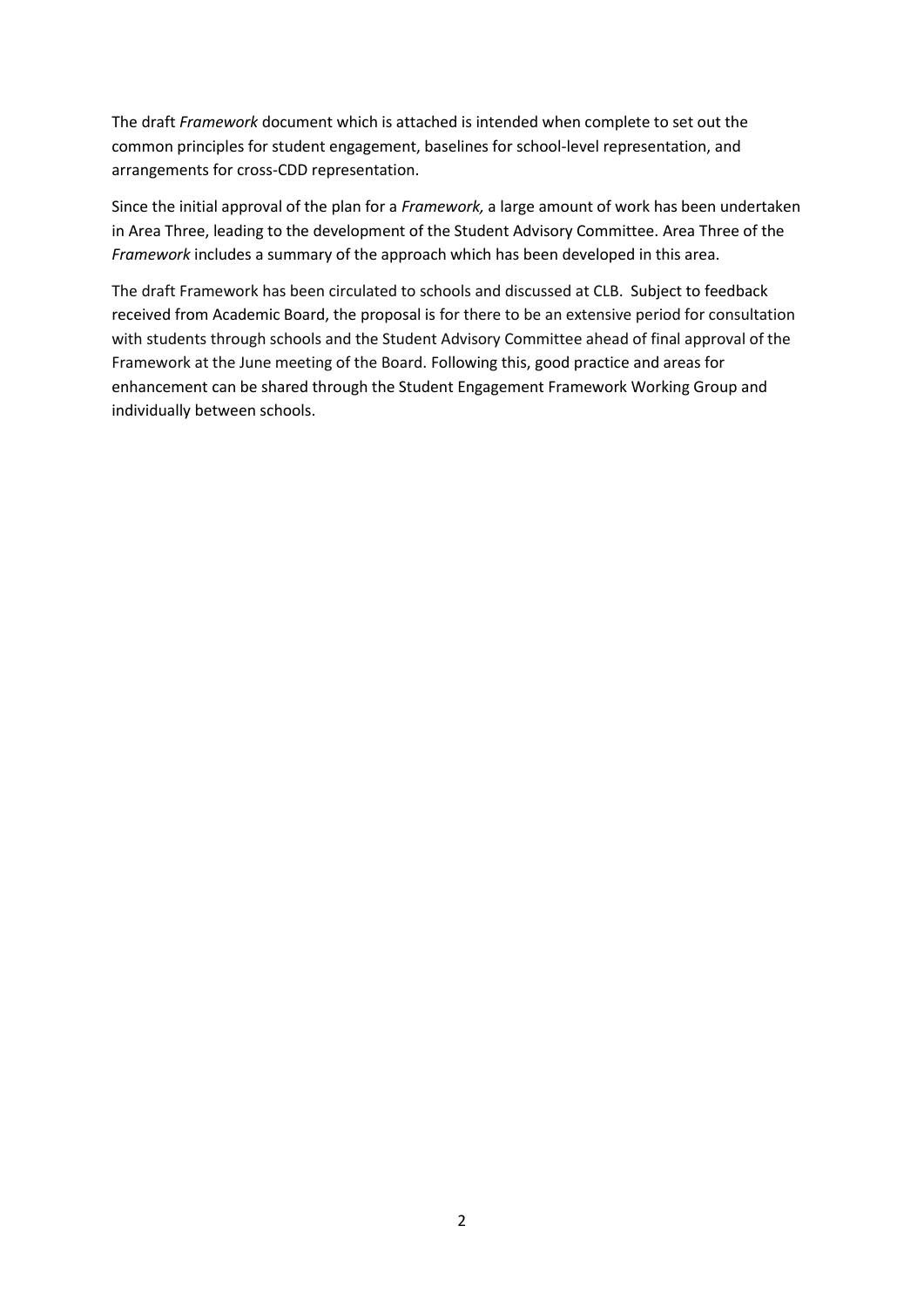#### **Staff and the** *Framework*

The QAA expects staff dealing directly with students (teaching and support staff) to actively engage in discussions about student engagement. For the CDD Student Engagement Framework to be effective, schools should ensure that staff involved in student engagement activity are familiar with student engagement practices and the role student representation plays. Staff should feel enabled to signpost, respond and deal appropriately with the contribution from students and their representatives.

#### **Implementation of the** *Framework*

Once approved, it is suggested that there should be an annual action plan to consolidate existing practice and then to work collectively on sharing good practice in particular elements of the Framework over time:

#### *Year one (2016/17):*

- agree the *Framework*
- schools to work with Shared Services to address any areas where the school needs to develop practice relating to Area Two; in particular, to ensure SSLCs are aligned with Section Two of the *Framework*;
- schools, with support from Shared Services, prepare for training of student representatives in schools and cross-CDD in autumn 2017.

## *Year two (2017/18):*

- training student representatives at start of the year
- schools, with support from Shared Services, to give further consideration of good practice in student representation within schools beyond SSLCS: wherever it is appropriate to do so, ensure that there is appropriate student representation / consultation at all levels within the school about matters relating to students.

Subsequent years could be added to the action plan, as priorities emerge.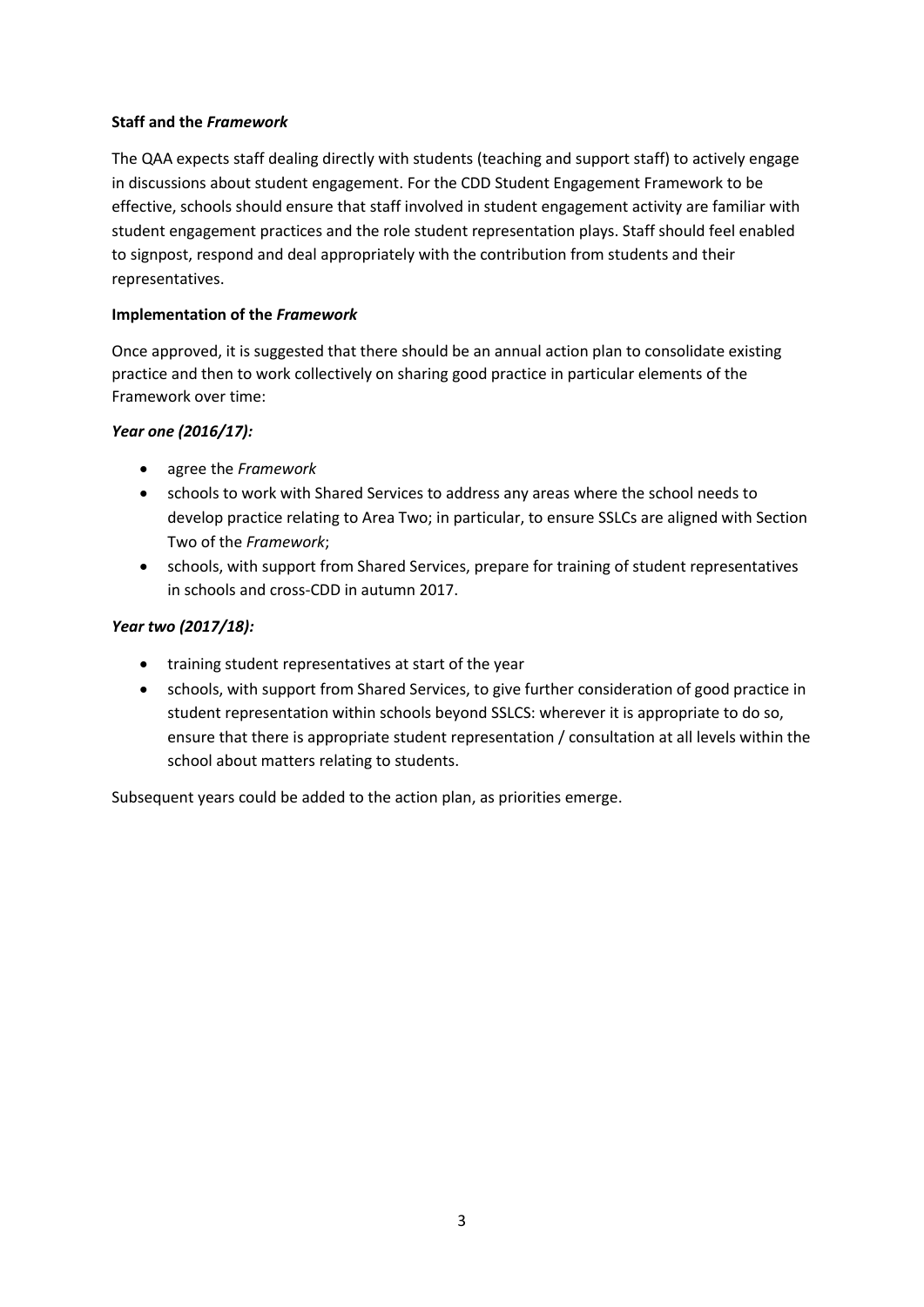# **Student Engagement Framework**

## **Area One: Principles of Student Engagement**

The QAA define student engagement as both engagement in learning and engagement with enhancement of the student experience. It is expected that higher education institutions develop their own understanding of student engagement that is relevant to their particular contexts, missions and needs.

To this end, CDD has adopted a set of principles for student engagement, which reflect the relationship between student engagement and the particular character of the conservatoire training provided by the CDD schools. 2

## **Principles of student engagement:**

- **1. Students engage in and with their learning –** Schools and school staff progressively encourage and support students towards their responsibilities to develop as independent learners and to prepare them for careers as performers, makers and production professionals.
- **2. Students engage in the enhancement of teaching and learning**  With leadership and guidance provided by staff, students and student representatives are active participants in shaping the content, delivery and organisation of their teaching and learning, in order to enhance their overall training experience.
- **3. Students engage actively as members of a learning/artistic community** Schools facilitate and enable students to collaborate, interact, work and research in partnership with other students, staff and members of the professions, including alumni, who belong to the wider community.
- **4. Students engage with the profession** Schools encourage and support sustained student engagement with professional learning opportunities so students have the opportunity to realise their potential as artists or production specialists.
- **5.** Students engage in consultation, quality processes and decision making Students are encouraged and are provided with opportunities to express their individual and collective opinions, concerns and ideas at all relevant levels of decision making and internal review.
- **6. Students engage through effective student representation Student leaders (such as** representatives and governors) are an essential part of the school and CDD communities. Students are encouraged to participate in leadership roles and are supported by staff and training to act on behalf of their cohorts.

<sup>2</sup> Indicator 1 – QAA Student Engagement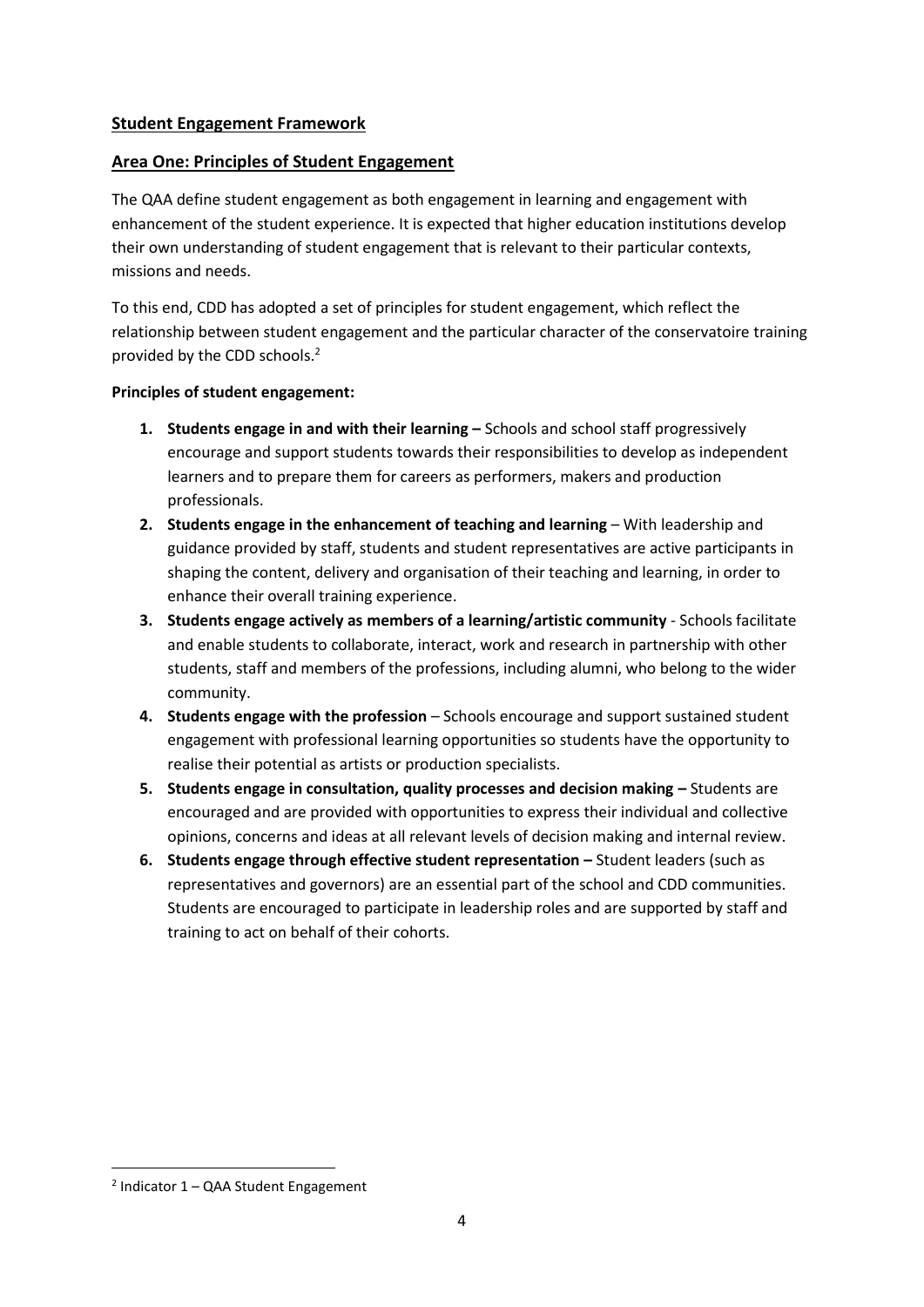# **Area Two: Student engagement with enhancement in Schools**

To ensure alignment with the QAA's indicators on student engagement, it is suggested that schools should ensure that the following expectations are met.

It is expected that implementation of these practices would vary, to reflect the size, culture and makeup of each school. As there are many examples of good practice across CDD, there are opportunities for schools to collaborate and share good practice to find the most effective methods for developing successful student engagement.

## **Schools should ensure that:**

- there are written terms of reference for a SSLC (Student Staff Liaison Committee) or similar
- students should have the opportunity to take a lead role in SSLCs, for example through cochairing
- there is a meeting of the SSLC at least once a term
- there is a written record of all SSLC meetings and their actions
- there is a record of the consideration of issues and ideas raised formally by student representatives
- the feedback loop is closed by feeding back both to student representatives and to all students, for example through a student intranet/moodle.
- the process for electing/selecting student representatives is transparent, inclusive and student-led
- all students know who their student representative is (or representatives are) on the SSLC, with consideration given to level of study and range of subjects in the arrangements for representation<sup>3</sup>
- all student representatives have adequate training and support to perform their responsibilities
- the roles and responsibilities of representatives are clearly outlined in their student handbook
- students are adequately signposted to appropriate formal and informal routes to raise matters of concern, give feedback and highlight good practice
- there is opportunity for all students to provide individual feedback and there are effective mechanisms to relay back to students where student feedback has been acted upon, or where change is not possible and the reasons why this has not happened
- wherever it is appropriate to do so, there is student representation and/or consultation at all levels of decision making within the school about matters relating to students<sup>45</sup>
- there is a mechanism for schools to annually review, in partnership with students, the effectiveness of student engagement and representation arrangements
- information about programmes from internal quality processes is shared with and considered by student representatives. Examples of this should include, NSS results, course

<sup>3</sup> Indicator 3 – QAA Student Engagement

<sup>4</sup> Indicator 3 – QAA Student Engagement

<sup>5</sup> Noting that where changes are made to Terms and Conditions, consultation schools will undertake (where necessary) suitable consultation with students and (where necessary) take all reasonable steps to communicate and explain these changes with as much notice as possible.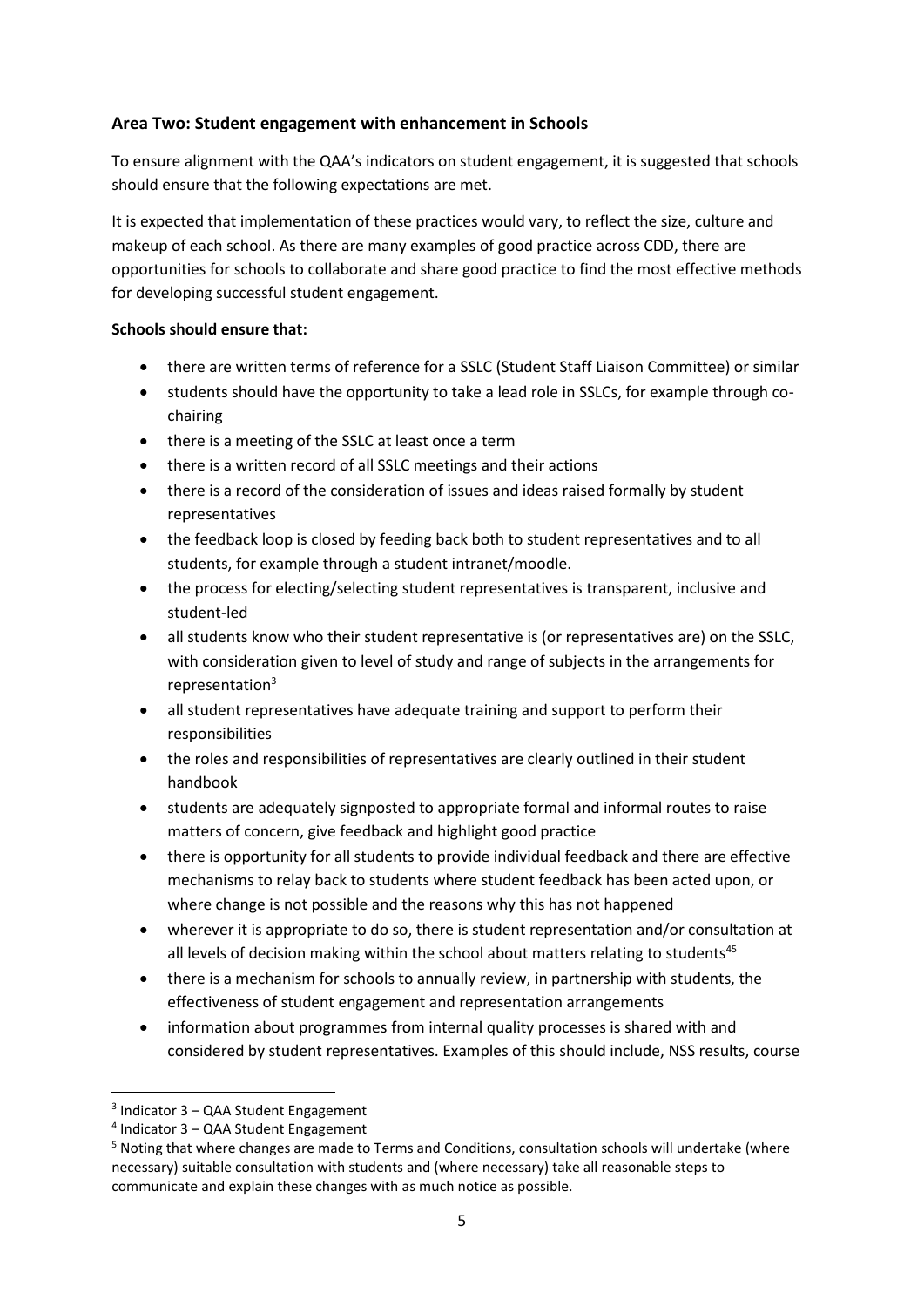evaluations and other student feedback, periodic review, external examiners reports, annual programme monitoring and Destinations of Leavers (DLHE) Survey results.<sup>6</sup>

 as appropriate changes to programmes, policies and procedures are discussed with student representatives / students<sup>7</sup>

 $\overline{a}$ 

<sup>6</sup> Indicator 5 – QAA Student Engagement

<sup>&</sup>lt;sup>7</sup> This will include consultation of students which is formally provided for in student terms and conditions.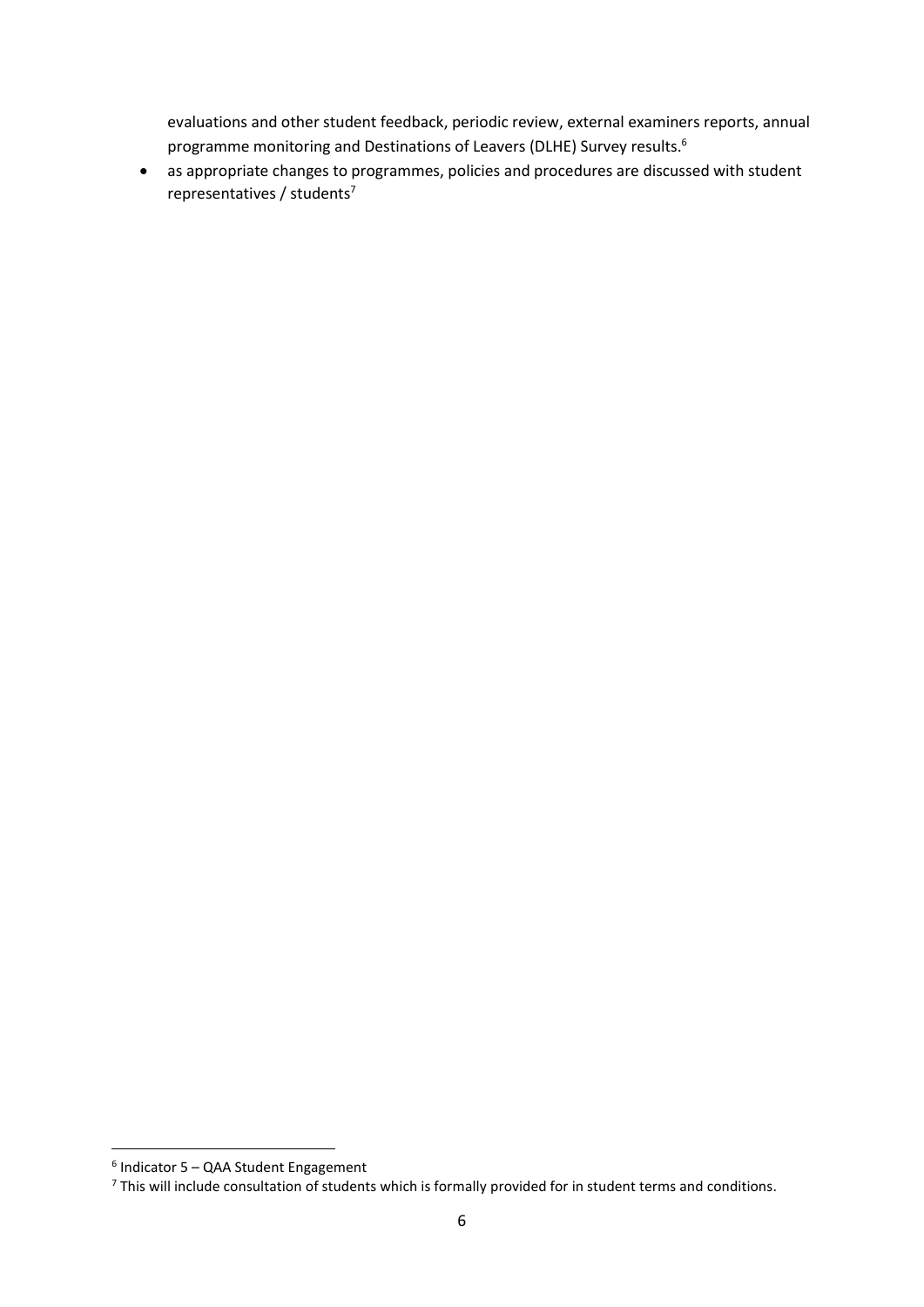#### **Area Three: Cross-CDD student engagement**

The QAA code requires providers to ensure that appropriate mechanisms/activities are in place, to ensure student engagement is reflected at all levels of the institution. This area of the *Framework* focuses on formal cross-CDD student engagement.

#### **The Student Advisory Committee**

CDD has established a Student Advisory Committee as a formal sub-committee of its Academic Board to support student representation on the Conservatoire's committees and input to its decision-making processes.

The Student Advisory Committee's responsibilities include:

- To discuss, and advise, on Conservatoire strategy, policy and guidance affecting its students
- To provide a student input to other matters referred to it by Academic Board or the Conservatoire Leadership Board
- To input to the development of a Conservatoire-wide student engagement framework
- To support the Conservatoire in the development and planning of cross-Conservatoire student engagement activities, including artistic activities.

The Student Advisory Committee meets at least termly. Its minutes are disseminated to its student members and to school offices for onwards dissemination within schools, and are presented to CDD Academic Board.

Student members of the Student Advisory Committee will be given adequate training, support and documentation to perform their responsibilities.

## **Representation on Other CDD Committees**

- An elected student governor sits on its Board of Governors and its Student Advisory Committee
- The Student Advisory Committee sends representatives to CDD Academic Board. Where possible, CDD will try to enable the attendance of student representatives at other CDD committees where this is provided for in their terms of reference.
- Student representatives attending other CDD committees will be given adequate training, support and documentation to perform their responsibilities.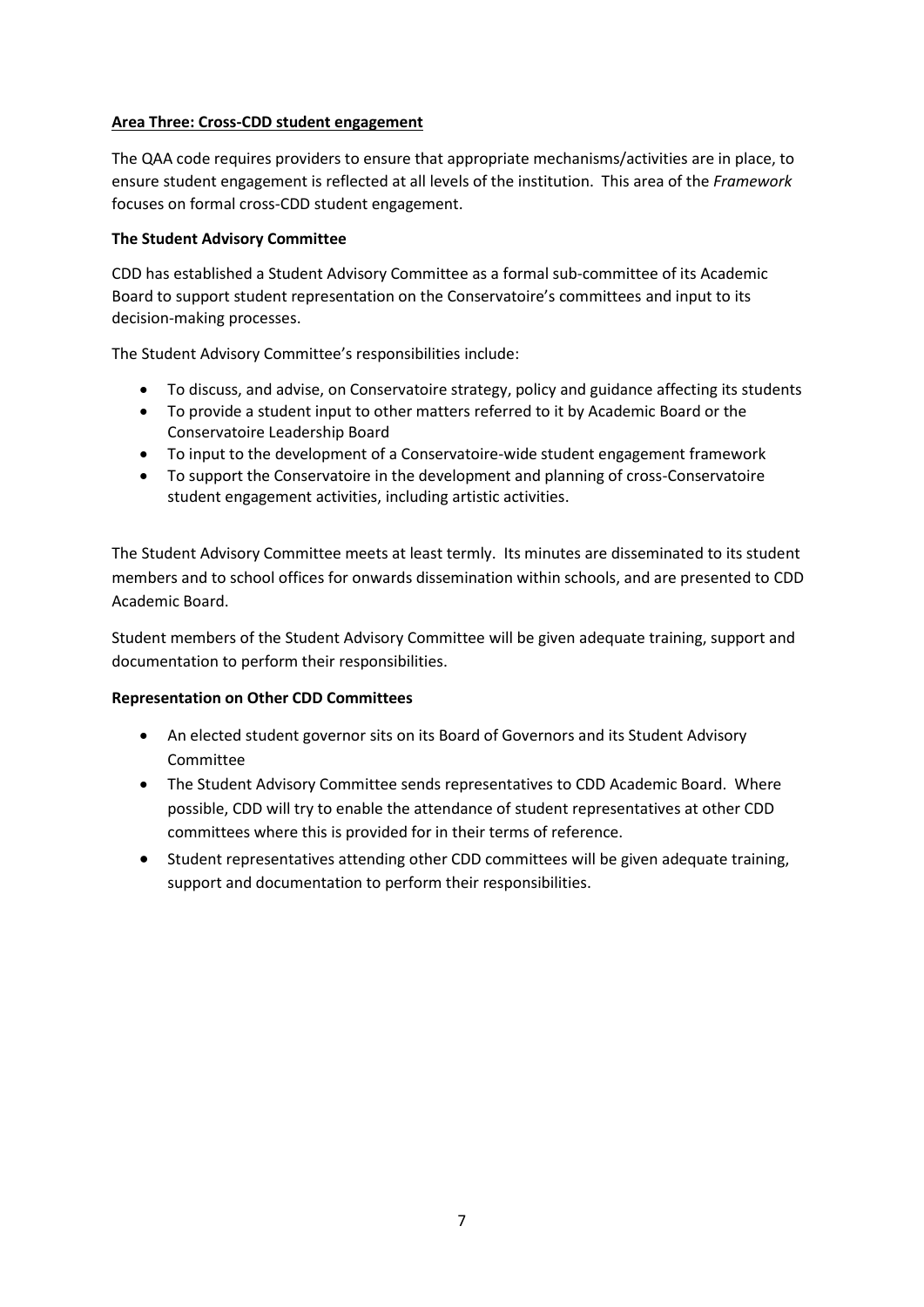# **Area Four: Training, briefing and support for student representatives**

*Higher education providers ensure that student representatives and staff have access to training and ongoing support to equip them to fulfil their roles in educational enhancement and quality assurance effectively.<sup>8</sup>*

It is expected therefore that student representatives are trained to be able to fulfil their roles. Across the HE sector, this generally takes the form of an 'in person' training session, supplemented by handbooks and online resources, where appropriate. To meet this expectation, it is suggested that a toolkit is developed, covering the generic training needs of student representatives in the form of a training session and corresponding resources.

#### **Part One: Coverage of training and written resources**

The table below sets out a baseline of subjects for inclusion in training for student representatives.

| Understanding          | Role description and responsibilities                                       |
|------------------------|-----------------------------------------------------------------------------|
| role & support         | How the School/CDD supports you in the role                                 |
| available <sup>9</sup> | Committee/School/CDD structure                                              |
|                        | Staff contacts and responsibilities<br>$\bullet$                            |
|                        | Signposting to relevant support staff and procedures                        |
| Communicating          | How to engage and consult students and ensure they know how to<br>$\bullet$ |
| with students and      | feedback to the School                                                      |
| staff                  | Communication channels for feeding back                                     |
|                        | Understanding what reps can ask students for                                |
|                        | Communicating with staff<br>$\bullet$                                       |
|                        | Examples of expected feedback from students<br>$\bullet$                    |
| Attending              | Detailed information about purpose of the meetings rep will<br>$\bullet$    |
| meetings               | attend                                                                      |
|                        | Role of reps in those meetings, including how to represent                  |
|                        | others                                                                      |
|                        | Meeting and negotiation skills<br>$\bullet$                                 |
|                        | What to report to which meeting and how to do so                            |
|                        | Most common topics and how to proceed with them                             |
| Feedback               | What information should go to whom<br>$\bullet$                             |
|                        | How to communicate the information and what channels are                    |
|                        | available                                                                   |
|                        | Co-operation with other reps on their course and school                     |

It is assumed that face-to-face training will be supported by the provision of appropriate written materials.

 $\overline{a}$ 

<sup>8</sup> Indicator 4 – QAA Student Engagement

<sup>&</sup>lt;sup>9</sup> Basic information in this box should be available to all students in student handbook.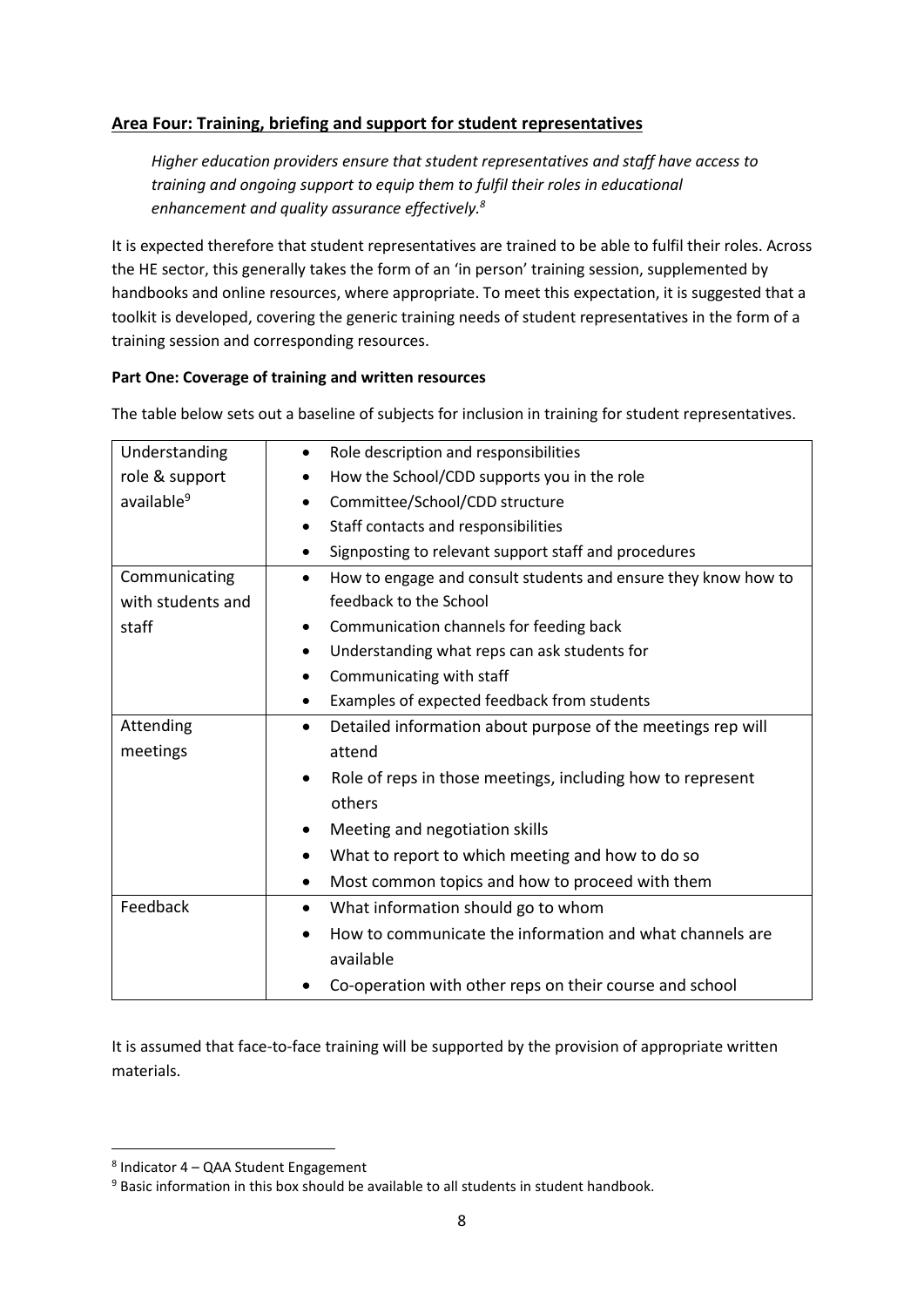Schools which already have well established training should regularly review what they deliver, with input from student representatives. There are clear opportunities to share good practice and ideas with other CDD schools.

Schools who do not already have training resources in place for their student representatives can either develop their own or build on a 'core' training template which would be developed by Shared Services.

## **Part Two: Delivery plan for school representative training**

Schools will develop and deliver training, as they see appropriate. Assistance in either developing or delivery training could be provided or supported by the Shared Services team.

Schools should consider asking continuing student representatives to assist in developing and delivering (some or all) of the training for new representatives.

Proposed timeline

- February Agree to develop a core template for training
- July-August School development of training (with guidance from Shared Services where requested)
- $\bullet$  Autumn Term 2017/18 Delivery of training (possibly involving previous student representatives)

## **Part Three: CDD Student Advisory Committee training –**

Training will be developed and delivered by Shared Services. This will, as appropriate, follow the coverage of training set out in Part One, focusing on CDD level committees, feeding back to their respective schools and collaborating with each other.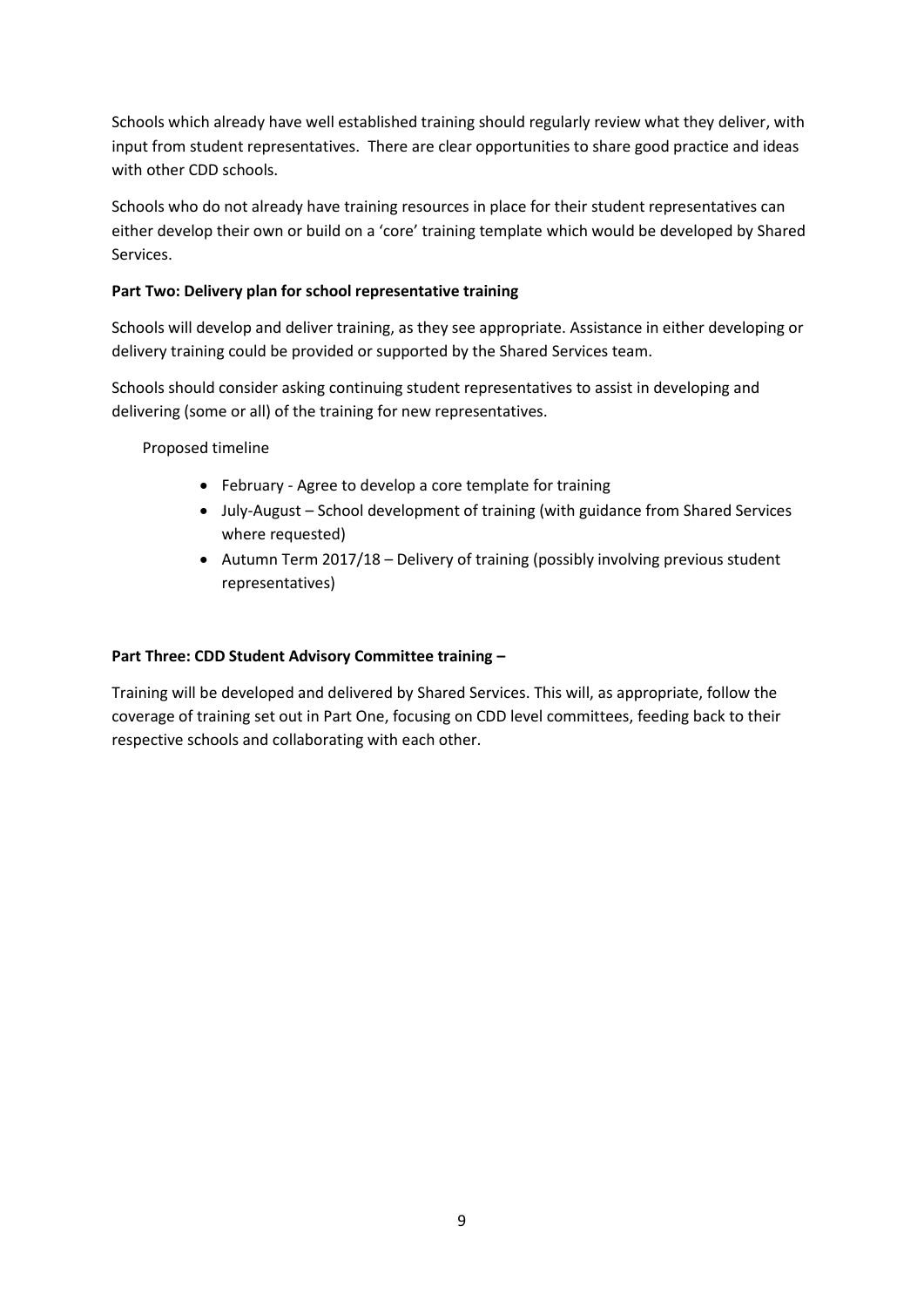#### **Area Five: Measuring student engagement**

The QAA code requires providers to regularly measure the effectiveness of student engagement.<sup>10</sup>

CDD collectively should monitor the following indicators:

**Indicator One:** ensuring that each student is represented by at least one student representative at school and (through the Student Advisory Committee) at cross-CDD level; **Indicator Two:** the percentage of student representatives at school and representatives on the CDD Student Advisory Committee who have undertaken training;

**Indicator Three:** responses to questions 23 to 26 of the 'student voice' section of the NSS survey.

#### **Indicator Three: 'Student voice' in the NSS survey**

The new Student Voice section within the NSS survey should provide a measure against which schools can review their student engagement and representation activity annually.

These new questions will be able to provide data from the student body on feedback mechanisms and how effectively schools are consulting and responding. The questions included in the Student Voice section are as follows:

- 23. I have had the right opportunities to provide feedback on my course
- 24. Staff value students' views and opinions about the course
- 25. It is clear how students' feedback on the course has been acted on
- 26. The students' union (association or guild) effectively represents students' academic interests<sup>11</sup>

## **Mechanisms for monitoring**

Student engagement at school level already falls within the scope of Annual Programme Monitoring, so schools could be asked to report on school-level student representation against the three indicators as part of their APMR.

As a sub-committee of Academic Board, the Student Advisory Committee will report on Indicators One and Two annually to Academic Board and also elicit qualitative feedback from its student members on the effectiveness of the Committee.

<sup>10</sup> Indicator 7 – QAA Student Engagement

 $11$  Given the school structure of CDD, it is proposed that the value of monitoring responses to Question 26 as a measure of student engagement be kept under review.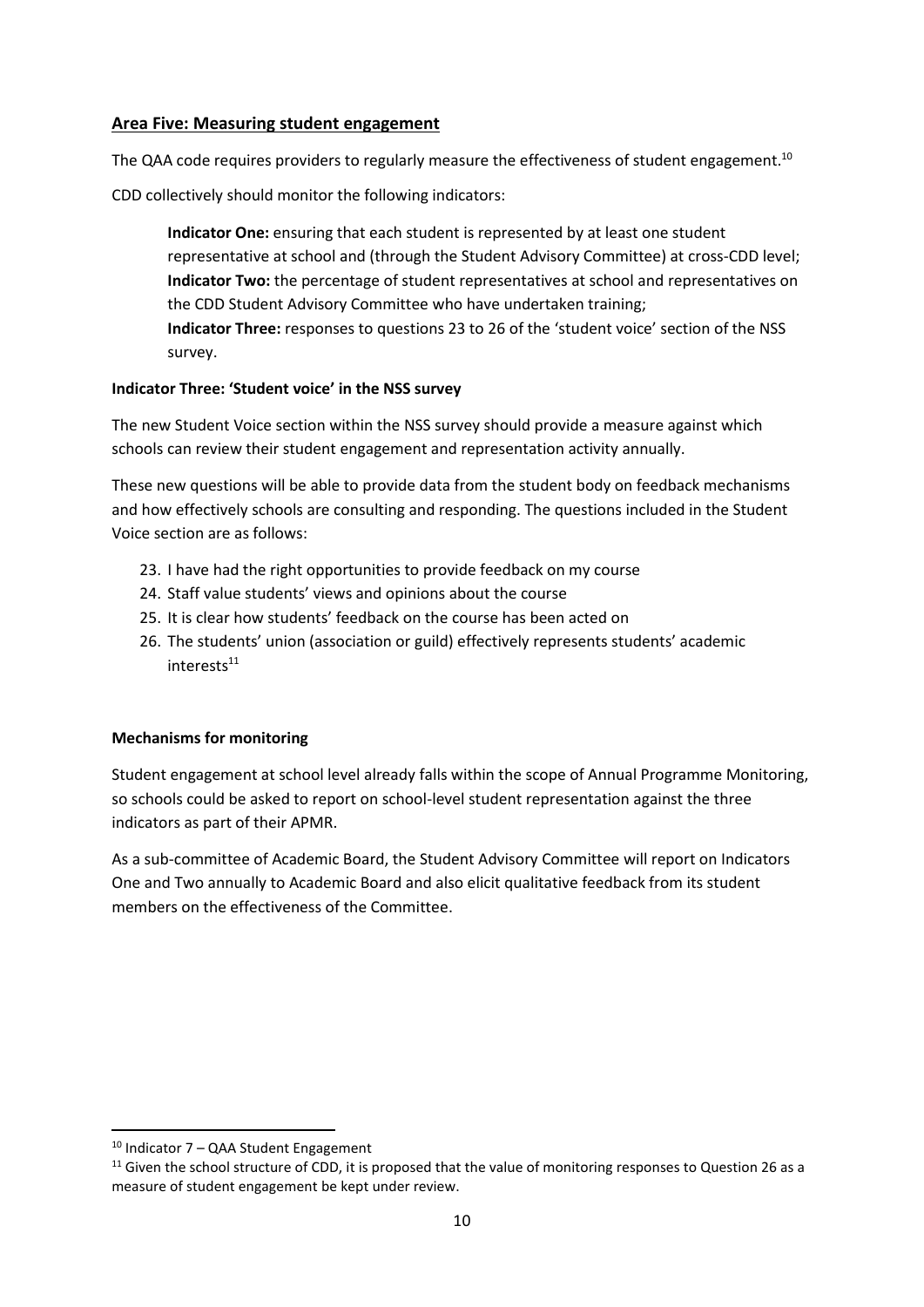# **Appendix A**

QAA Student Engagement Indicators<sup>12</sup>

The following indicators are set in by the QAA Quality Code, Chapter B5: Student Engagement.

| Indicator 1 | Higher education providers, in partnership with their student body, define<br>and promote the range of opportunities for any student to engage in<br>educational enhancement and quality assurance.                           |
|-------------|-------------------------------------------------------------------------------------------------------------------------------------------------------------------------------------------------------------------------------|
| Indicator 2 | Higher education providers create and maintain an environment within<br>which students and staff engage in discussions that aim to bring about<br>demonstrable enhancement of the educational experience.                     |
| Indicator 3 | Arrangements exist for the effective representation of the collective<br>student voice at all organisational levels, and these arrangements provide<br>opportunities for all students to be heard.                            |
| Indicator 4 | Higher education providers ensure that student representatives and staff<br>have access to training and on-going support to equip them to fulfil their<br>roles in educational enhancement and quality assurance effectively. |
| Indicator 5 | Students and staff engage in evidence-based discussions based on the<br>mutual sharing of information.                                                                                                                        |
| Indicator 6 | Staff and students to disseminate and jointly recognise the enhancements<br>made to the student educational experience, and the efforts of students in<br>achieving these successes.                                          |
| Indicator 7 | The effectiveness of student engagement is monitored and reviewed at<br>least annually, using pre-defined key performance indicators, and policies<br>and processes.                                                          |

 $\overline{a}$ <sup>12</sup> [http://www.qaa.ac.uk/publications/information-and-guidance/uk-quality-code-for-higher-education](http://www.qaa.ac.uk/publications/information-and-guidance/uk-quality-code-for-higher-education-chapter-b5-student-engagement#.WKQ0jVWLSUk)[chapter-b5-student-engagement#.WKQ0jVWLSUk](http://www.qaa.ac.uk/publications/information-and-guidance/uk-quality-code-for-higher-education-chapter-b5-student-engagement#.WKQ0jVWLSUk)